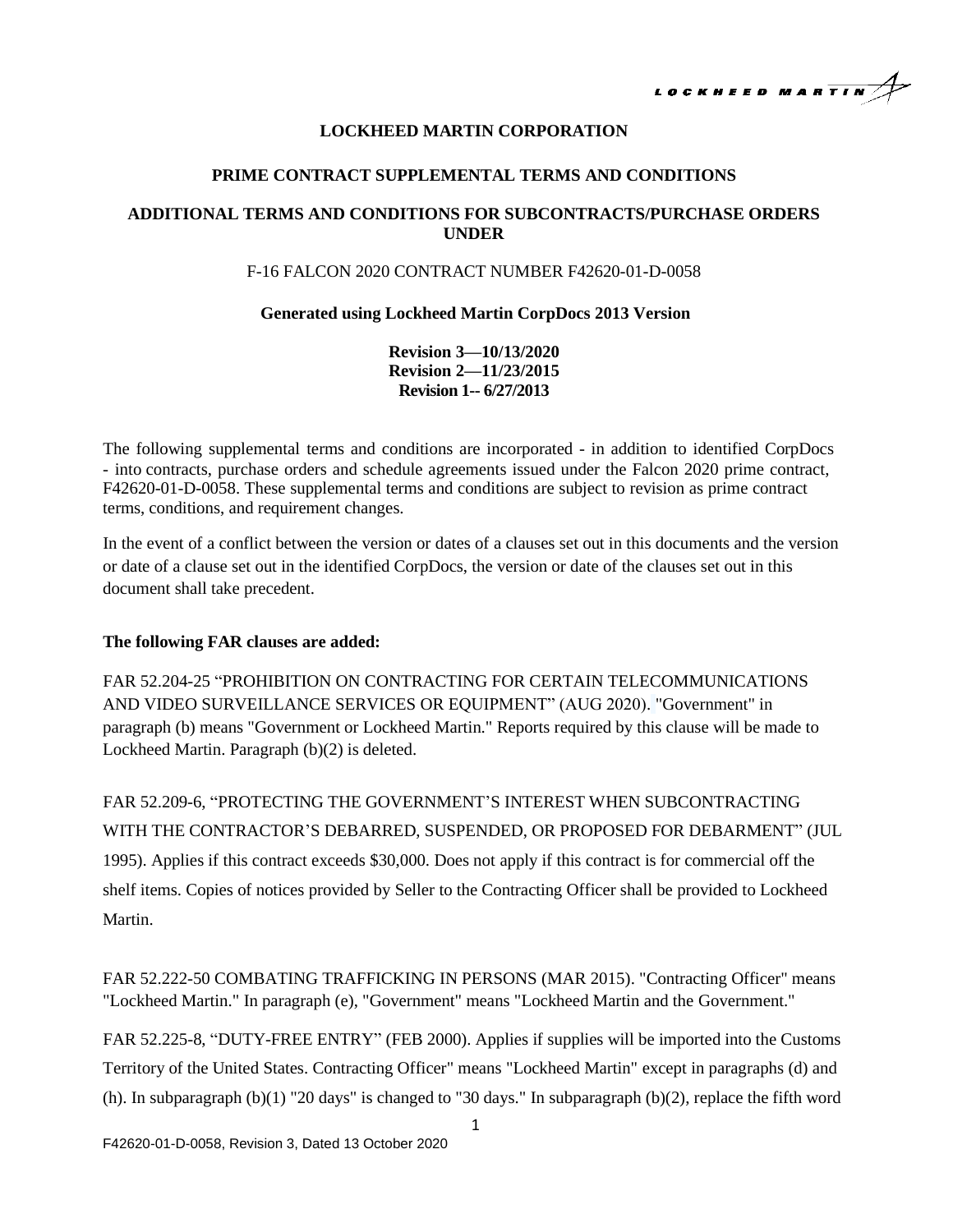

"determines" with "has been notified." Communication/notification required under this clause from/to the Seller to/from the Contracting Officer shall be through Lockheed Martin.

FAR 52.227-1, "AUTHORIZATION AND CONSENT" ALTERNATE I (APR 1984).

FAR 52.227-2, "NOTICE AND ASSISTANCE REGARDING PATENT AND COPYRIGHT INFRINGEMENT" (AUG 1996). Applies if this contract exceeds the simplified acquisition threshold. "Contracting Officer" means "Lockheed Martin." "Government" means "Government and Lockheed Martin."

FAR 52.232-17, "INTEREST" (JUN 1996). "Government" means "Lockheed Martin."

FAR 52.233-3, "PROTEST AFTER AWARD" ALTERNATE I (JUN 1985). "Protest" means "protest under the prime contract," and "Contracting Officer" and "Government" mean "Lockheed Martin." "30 days" is changed to "20 days."

FAR 52.242-15, "STOP-WORK ORDER" ALTERNATE I (APR 1984). "Contracting Officer" and "Government" mean "Lockheed Martin."

FAR 52.243-1, "CHANGES—FIXED-PRICE" ALTERNATE I (APR 1984). "Contracting Officer" and "Government" mean "Lockheed Martin." In paragraph (a) add as subparagraph (4) "Delivery schedule." In paragraph (e) the reference to the disputes clause is deleted.

FAR 52.246-15, "CERTIFICATE OF CONFORMANCE" (APR 1984).

FAR 52.247-67, "SUBMISSION OF COMMERCIAL TRANSPORTATION BILLS TO THE GENERAL SERVICES ADMINISTRATION FOR AUDIT" (JUN 1997). Documents required by this clause will be provided by Seller to Lockheed Martin. This clause is not required to be included in Seller's subcontracts.

FAR 52.249-14, "EXCUSABLE DELAYS" (APR 1984). In paragraph (a)(2), "or contractual" is deleted. "Contracting Officer" and "Government" means Lockheed Martin.

#### **The following DFARS, AFMC, and AFFARS clauses are added:**

DFARS 252.211-7005, "SUBSTITUTIONS FOR MILITARY OR FEDERAL SPECIFICATIONS AND STANDARDS" (AUG 2000).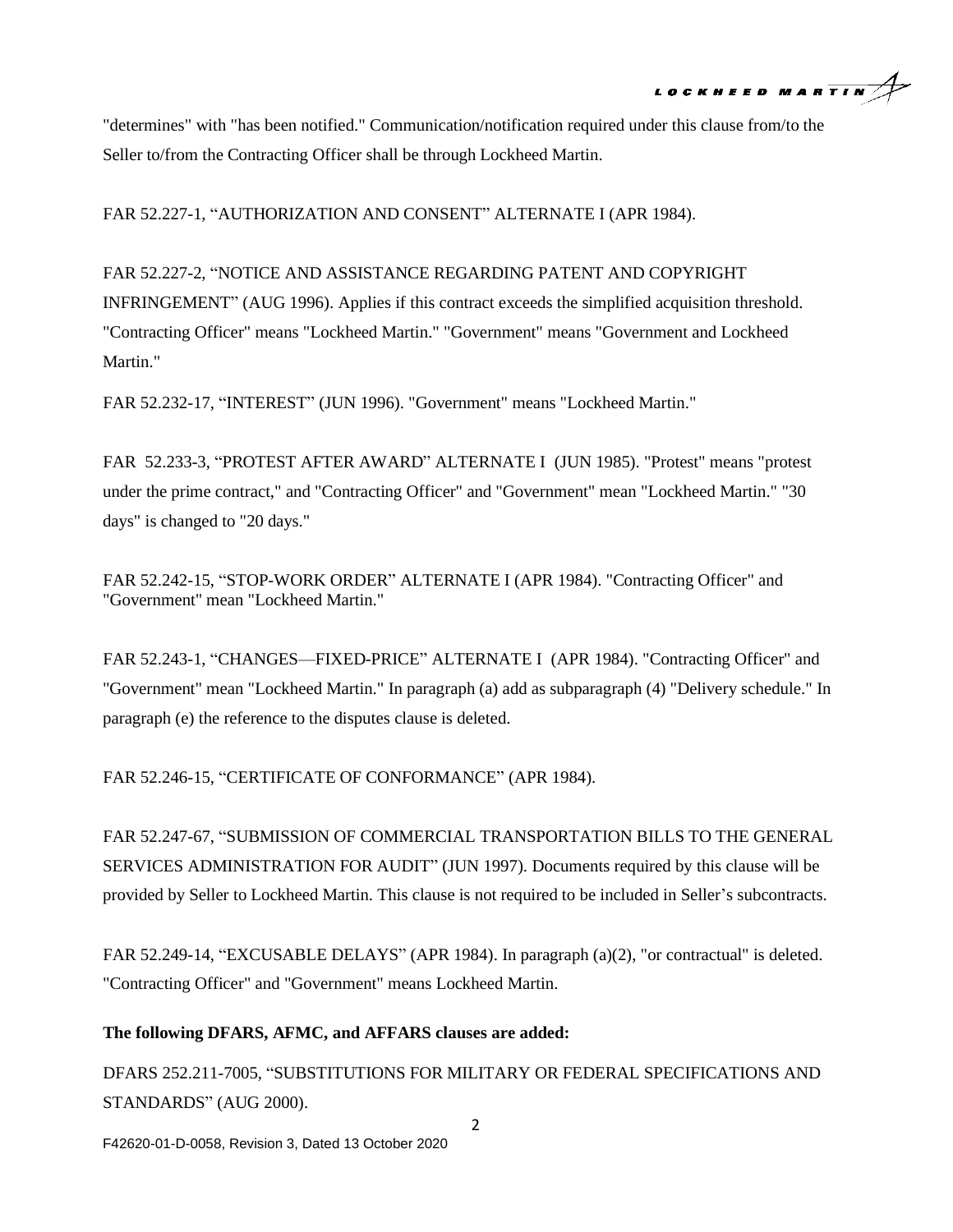

DFARS 252.219-7004, "SMALL, SMALL DISADVANTAGED AND WOMEN-OWNED SMALL BUSINESS SUBCONTRACTING PLAN (TEST PROGRAM)" (JUN 1997).

DFARS 252.225-7001, "BUY AMERICAN ACT AND BALANCE OF PAYMENTS PROGRAM" (MAR 1998).

DFARS 252.225-7009 "DUTY FREE ENTRY – QUALIFYING COUNTRIES SUPPLIES (END PRODUCTS AND COMPONENTS)" (AUG 2000)

DFARS 252.225-7026, "REPORTING OF CONTRACT PERFORMANCE OUTSIDE THE UNITED STATES" (JUN 2000).

DFARS 252.225-7027, "RESTRICTION ON CONTINGENT FEES FOR FOREIGN MILITARY SALES" (MAR 1998). For sales to the Government(s) of Australia, Taiwan, Egypt, Greece, Israel, Japan, Jordan, Republic of Korea, Kuwait, Pakistan, Philippines, Saudi Arabia, Turkey, Thailand, or Venezuela (Air Force), contingent fees in any amount. The reference to the clause in paragraph (a) means FAR 52.203-5. The blank in paragraph (b)(1) is completed with "any Government." Subparagraph (b)(2) is deleted.

DFARS 252.226-7001, "UTILIZATION OF INDIAN ORGANIZATIONS AND INDIAN-OWNED ECONOMIC ENTERPRISES – DOD CONTRACTS" (SEP 2001). Applies to subcontracts over the simplified acquisition threshold except for commercial items. In paragraph (c) "Contracting Officer" means Buyer the first time appears. In subparagraph (f)(1), "Contractor" shall mean "Lockheed Martin". Lockheed Martin shall have no liability to Seller for any incentive payment under this clause unless and until the Government provides said incentive payment to Lockheed Martin.

DFARS 252.228-7001, "GROUND AND FLIGHT RISK" (SEP 1996). In paragraph (a)(1)(i), "this contract" means "the prime contract." The following is added at the beginning of the clause: "Communications between Seller and the Government shall be made through Lockheed Martin. Any equitable adjustment provided for this clause shall be implemented in this contract to the extent such adjustment is implemented in the prime contract." Subparagraphs (d)(2)(ii),  $(d)(3)(ii)$ , and the last sentence of subparagraph  $(j)(2)$  are deleted.

DFARS 252.243-7002, "REQUESTS FOR EQUITABLE ADJUSTMENT" (MAR 1998). "Government" means "Lockheed Martin."

DFARS 252.244-7000, "SUBCONTRACTS FOR COMMERCIAL ITEMS AND COMMERCIAL